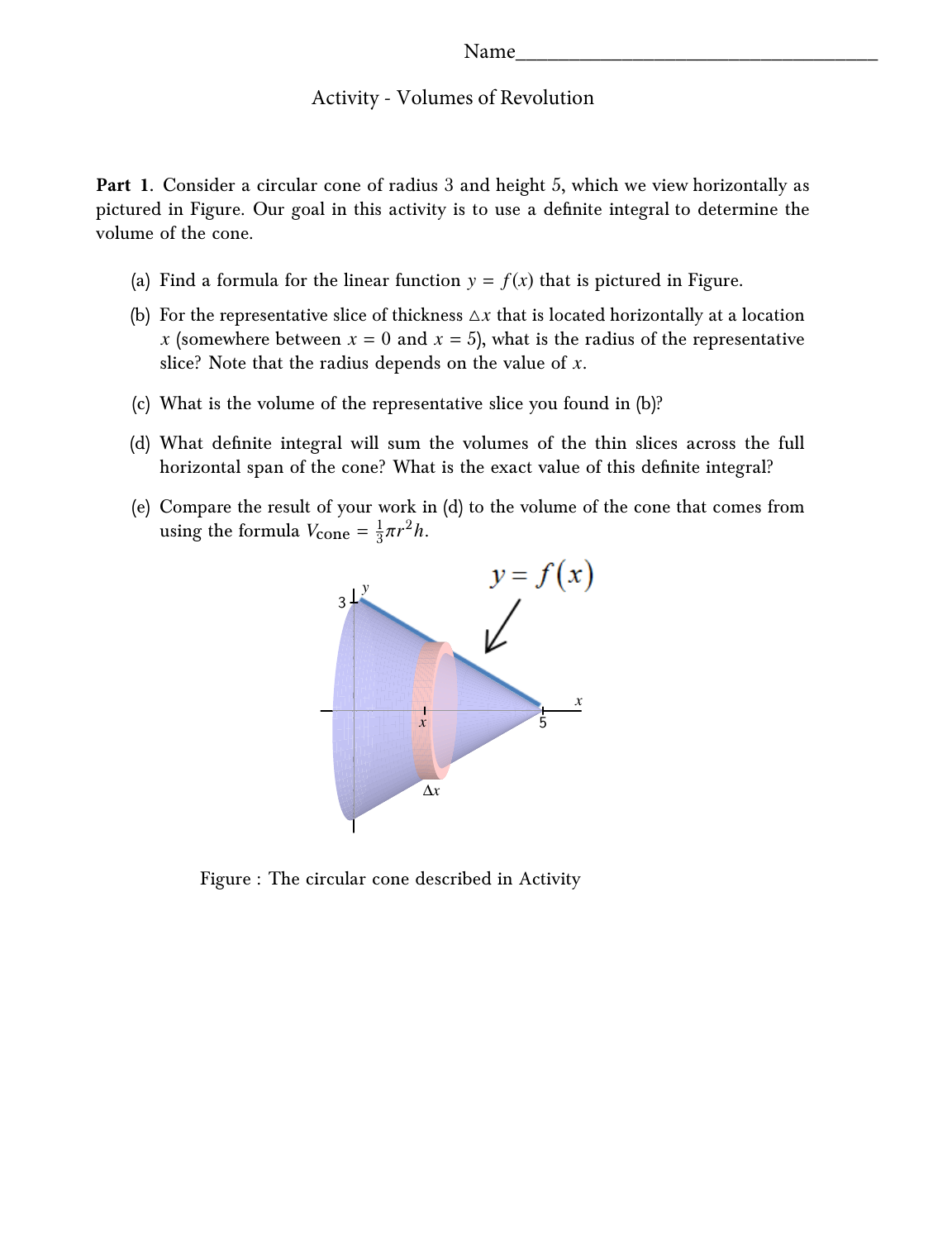## **Part 2.**

In each of the following questions, draw a careful, labeled sketch of the region described, as well as the resulting solid that results from revolving the region about the stated axis. In addition, draw a representative slice and state the volume of that slice, along with a definite integral whose value is the volume of the entire solid. It is not necessary to evaluate the integrals you find.

- (a) The region *S* bounded by the *x*-axis, the curve y = √  $\overline{x}$ , and the line  $x = 4$ ; revolve *S* about the *x*-axis.
- (b) The region  $S$  bounded by the y-axis, the curve  $y =$ √  $\overline{x}$ , and the line  $y = 2$ ; revolve *S* about the *x*-axis.
- (c) The finite region  $S$  bounded by the curves  $y =$ √  $\overline{x}$  and  $y = x^3$ ; revolve *S* about the *x*-axis.
- (d) The finite region *S* bounded by the curves  $y = 2x^2 + 1$  and  $y = x^2 + 4$ ; revolve *S* about the *x*-axis
- (e) The region *S* bounded by the y-axis, the curve y = √  $\overline{x}$ , and the line  $y = 2$ ; revolve *S* about the y-axis. How does the problem change considerably when we revolve about the y-axis?

## **Part 3.**

In each of the following questions, draw a careful, labeled sketch of the region described, as well as the resulting solid that results from revolving the region about the stated axis. In addition, draw a representative slice and state the volume of that slice, along with a definite integral whose value is the volume of the entire solid. It is not necessary to evaluate the integrals you find.

- (a) The region *S* bounded by the y-axis, the curve y = √  $\overline{x}$ , and the line  $y = 2$ ; revolve *S* about the y-axis.
- (b) The region *S* bounded by the *x*-axis, the curve y = √  $\overline{x}$ , and the line  $x = 4$ ; revolve *S* about the y-axis.
- (c) The finite region *S* in the first quadrant bounded by the curves  $y = 2x$  and  $y = x^3$ ; revolve *S* about the *x*-axis.
- (d) The finite region *S* in the first quadrant bounded by the curves  $y = 2x$  and  $y = x^3$ ; revolve *S* about the *y*-axis.
- (e) The finite region *S* bounded by the curves  $x = (y 1)^2$  and  $y = x 1$ ; revolve *S* about the y-axis